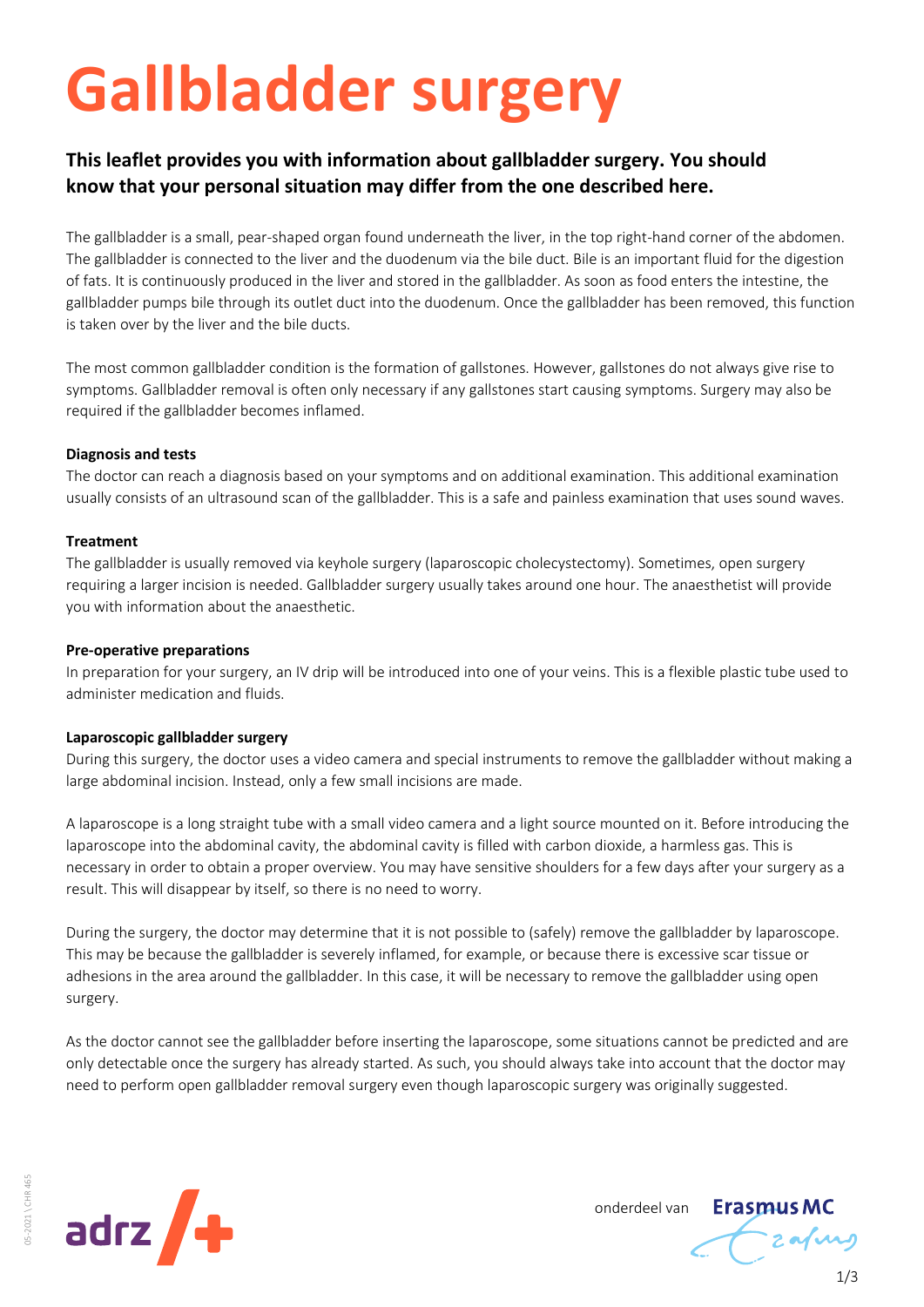Gallbladder surgery

#### **Open (conventional) gallbladder surgery**

During this surgery, the doctor will make a ten to fifteen-centimetre incision through which the gallbladder can safely be removed. This incision may be longer or shorter depending on the size of your abdomen and the reason for making the incision. This incision will usually be located in the middle of the upper abdomen or on the right, underneath the costal arch.

# **What you need to do to prepare for the operation**

#### *Blood thinners*

If you use blood thinners, you must report this to the doctor before undergoing treatment, as people these medicines cause an increased risk of post-operative bleeding. You may need to stop taking these medicines temporarily in consultation with your doctor, or replace them temporarily with different medicines.

# *Painkillers*

You can purchase painkillers, such as paracetamol, at a pharmacy or chemist. Make sure you have painkillers at home prior to your surgical procedure.

# **After surgery**

You may feel nauseous and thirsty after the surgery, and you may be given anti-nausea medication as a result. To ensure that you get enough fluids, an IV drip will be inserted into your arm.

If you are able to drink without any problems, you can also gradually start eating again. As soon as you are able to drink sufficiently, the IV drip will be removed.

Sometimes, a wound drain will be left in the wound site to drain blood and fluids. Once no more fluid is coming out of the drain, it can be removed. This usually occurs after a few days.

#### **Possible complications**

As with any surgery, gallbladder surgery involves a risk of bleeding, inflammation around the wound, thrombosis, a bladder infection or pneumonia. One serious but rare complication after this surgery is damage to the bile ducts. The consequences depend on the location and cause of the injury and on when it was identified. A recovery operation, extra tests or an extra surgical procedure may be required. In the long term, an incisional hernia may form.

#### **Discharge**

You can go home the same day or the next day after 'planned' gallbladder surgery, depending on the time you underwent the surgery and your symptoms. For open gallbladder surgery, you may need to stay at the hospital a little longer. Following acute surgery, your time at the hospital depends on your recovery and any post-operative treatment that may be required, such as a course of antibiotics.

#### **Check-up appointment**

When you are discharged, you will be given an appointment for a (telephone) check-up at the outpatient clinic. If any problems occur at home (before this appointment), please contact the Surgery Outpatient Clinic or A&E.

#### **Sutures**

05-2021 \ CHR 465

05-2021 \CHR 465

Your sutures will dissolve by themselves. If non-dissolvable sutures or staples were used, you will be told about this, and they will be removed between ten and fourteen days after your surgery. You can make an appointment with your GP or with us at the outpatient clinic to have this done.